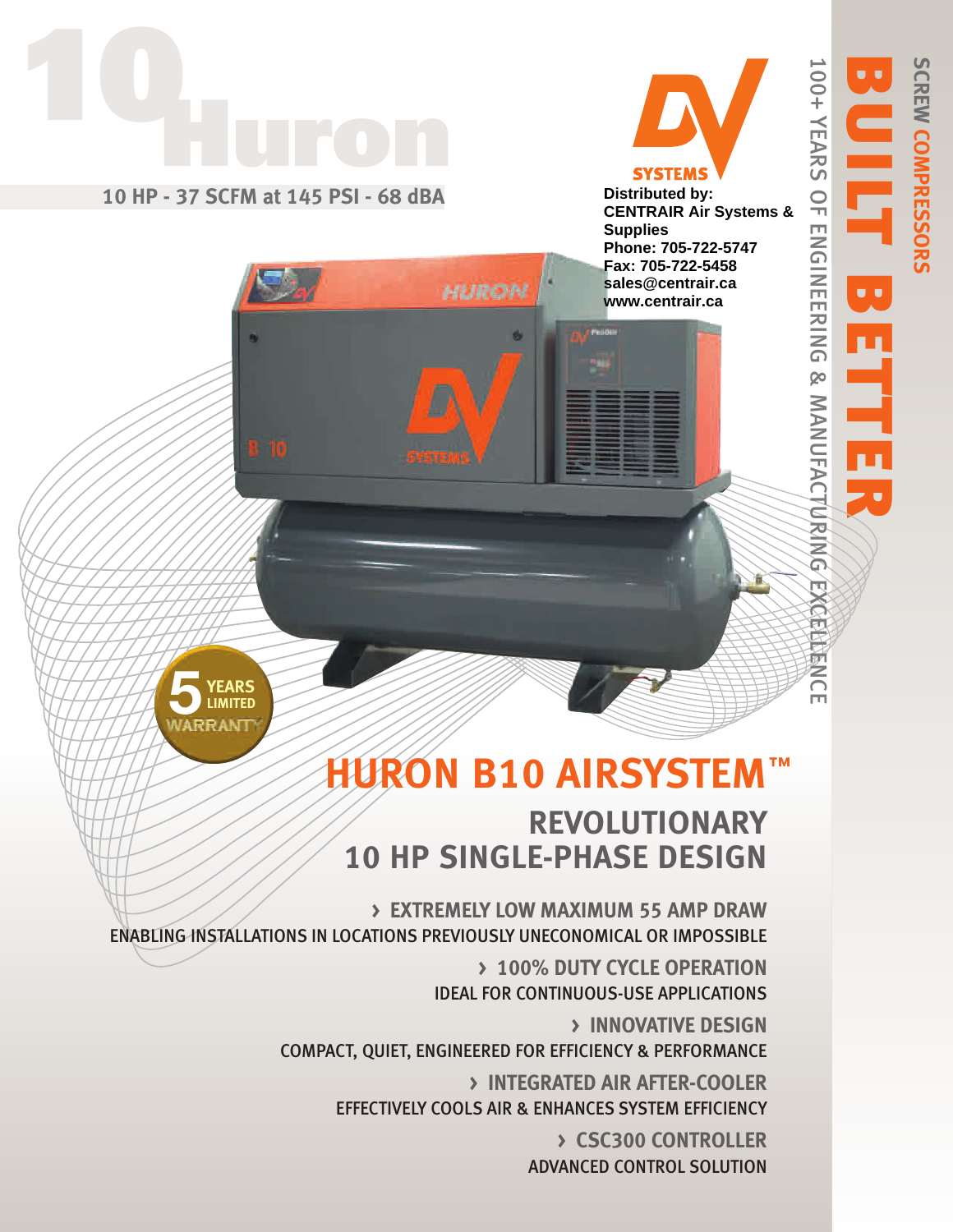

# **HURON B10 AIRSYSTEM ™** ROTARY SCREW AIR COMPRESSORS

These heavy-duty, high-performance & high-efficiency Rotary Screw Compressors operate at a 100% duty cycle and are ideal for continuous-use applications where reliable, dry, clean air is required. Innovative component integration results in a compact, quiet air system engineered for efficiency & performance, providing high capacity air delivery and stable system pressure with minimal installation space.

## **VARIABLE SPEED DRIVE (VSD)**

The VSD integrates a robust frequency inverter with the CSC300 controller to ensure energy efficiency. The VSD constantly aligns energy use with air demand, adjusting motor speed to provide optimum performance and reliability, resulting in a compressor that is extremely economical and energy efficient, providing energy savings of up to 25%.

## **ELIMINATING ARTIFICIAL DEMAND**

The VSD's Pressure Tracking controls ensure that energy-use is optimized by producing only as much air as is needed at set pressure, avoiding artificial demand. The cost of over-pressurization is eliminated by tracking pressure multiple times each second.

# **ELIMINATING CURRENT SPIKES**

The VSD starts the motor with a gradual speed increase, eliminating inrush current spikes on start-up and further contributing to the overall energy-efficiency of operation.

# **VSD SAFETY**

The VSD also integrates numerous power monitoring and fault protection technologies, such as: Integrated EMC filter, line reactor, phase loss and overload protection.

# **1:1 DIRECT DRIVE**

DV Systems' One-to-One Direct Drive Technology enables efficient power transmission and optimizes power consumption, providing more air with less energy.

Our drive connects the motor directly to the high-efficiency air end with a low maintenance Jaw In-Shear coupling, providing maximum transmission efficiency and durability in use.



Refrigerated Air Dryer



**Distributed by: CENTRAIR Air Systems & Supplies, Phone: 705-722-5747, sales@centrair.ca, www.centrair.ca**

# **VSD INSTALLATION**



## **TYPICAL INSTALLATION**





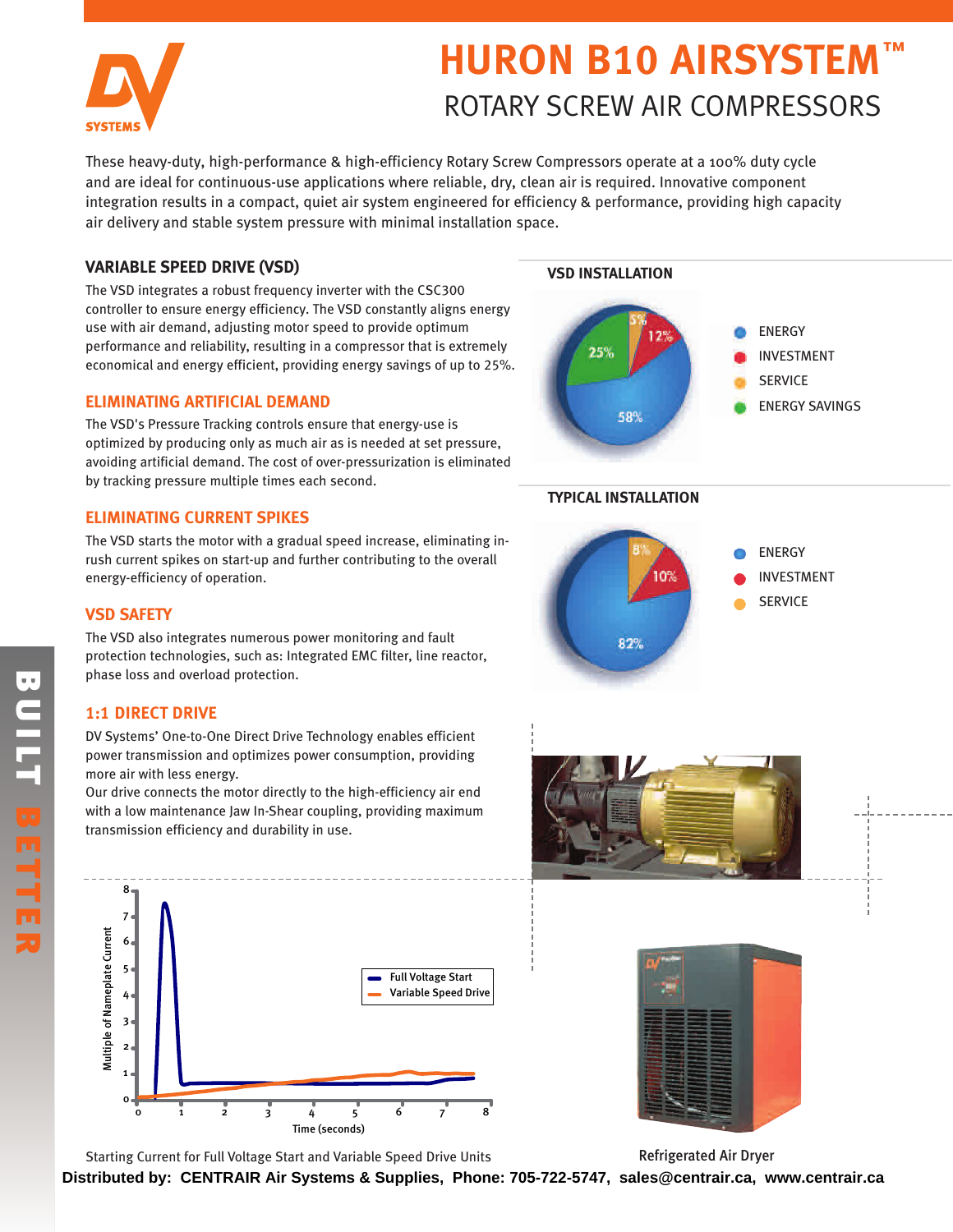#### **AIRSYSTEM™**

#### **The Complete Solution**

The Huron B10 AirSystem™ offers a complete solution for your entire compressed air system requirements, providing clean, dry, compressed air.

The AirSystem™ includes:

- A Microprocessor controlled ASD40 ProDry Refrigerated Air Dryer with Stainless Steel Separator & Auto Drain.
- A Heavy-Duty Aluminum Pre-Filter Housing with a 10-Micron Filter Element.
- 80 Gallon Air Receiver Built to ASME Codes & CRN Registered.
- B10 Air Compressor.





#### **DRYTANK™**

#### **Clean, Dry Compressed Air**

A unique compressed air system configuration developed by DV Systems. It delivers clean, dry compressed air continuously, consistently and directly to the air receiver by employing the combination of a filter and dryer.

This configuration ensures that the tank is virtually dry, achieving not only an unprecedented level in the abatement of corrosion, but also maximizes the capacity of the tank for its intended use – to store and provide continuously cool, clean and dry air for your required applications, reliably and consistently.



#### **CSC 300 CONTROLLER**

The Advanced CSC 300 Control Solution features the option of sequencing up to 8 compressors, optimizing system performance & efficiency.

#### **FEATURES**

| Optional sequencing - up to 8 compressors      |
|------------------------------------------------|
| Web-enabled system control -optional           |
| Variable-speed drive integration               |
| Remote stop/start operation                    |
| Real time clock with pressure schedule         |
| Current (amperage) draw display                |
| Remote fault signals & power restat capability |
| Service maintenance reminder                   |
| Configurable digital inputs (optional)         |
| 8 selay outputs (4 configurable)               |